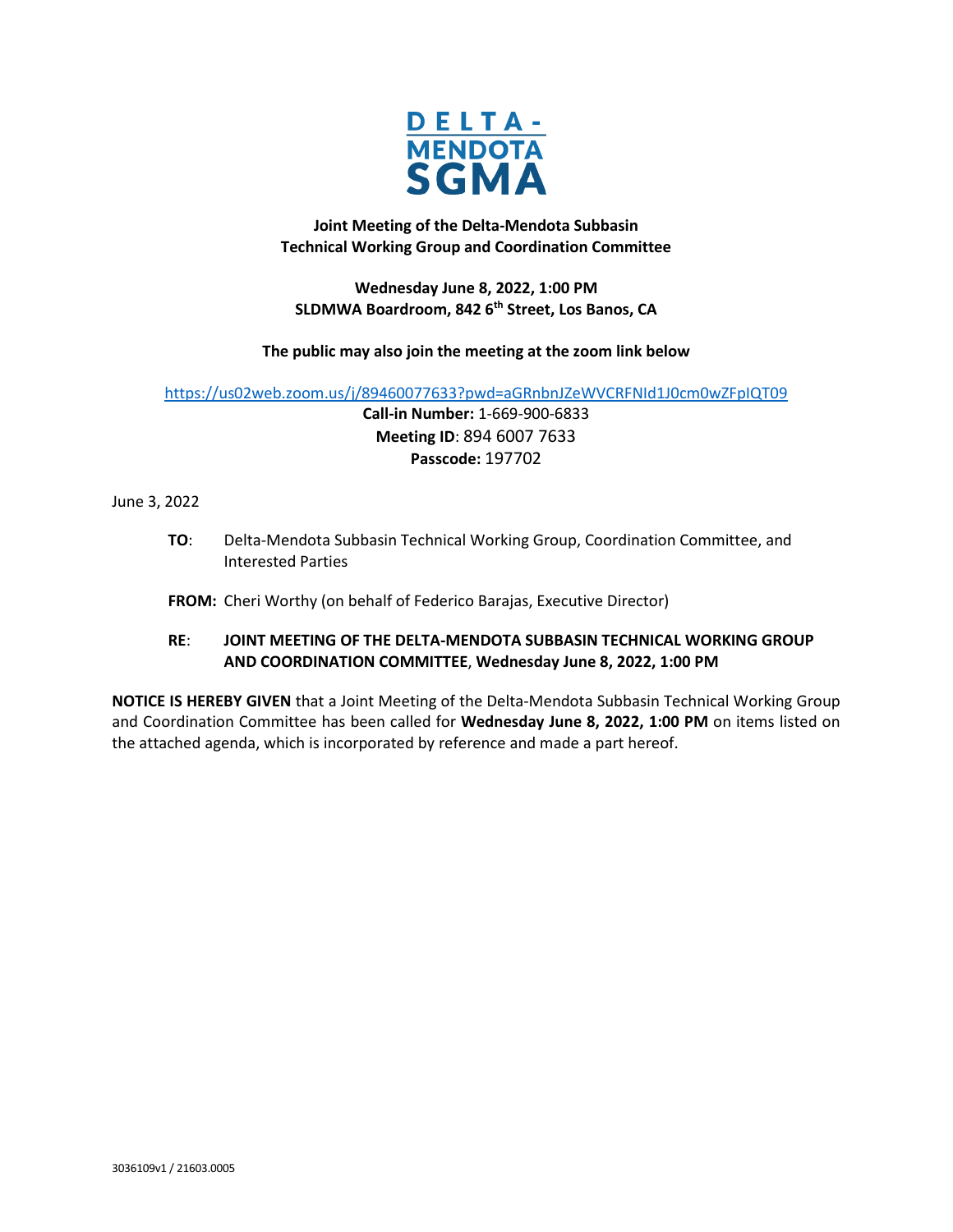

# **Joint Meeting of the Delta-Mendota Subbasin Technical Working Group and Coordination Committee**

# **Wednesday June 8, 2022, 1:00 PM**

## **AGENDA**

- 1. Call to Order/Roll Call
- 2. Committees to Consider Corrections or Additions to the Agenda of Items, as authorized by Government Code Section 54950 et seq.
- 3. Opportunity for Public Comment

## **Consent Calendar**

- 4. Committees to Review and Take Action on Consent Calendar, Martin
	- A. Minutes of the June 1, 2022 Meeting of the Joint Technical Working Group and Coordination Committee
	- B. Coordination Committee Budget to Actual Report

## **Report Items**

- 5. Committees to Discuss Revised Water Budget for the Subbasin, Martin
- 6. Committees to Discuss Revised Sustainable Management Criteria and Tables for Chronic Lowering of Groundwater Levels, Martin
- 7. Committees to Discuss Revised Sustainable Management Criteria and Tables for Reduction in Groundwater Storage, Martin
- 8. Committee to Discuss Revised Sustainable Management Criteria and Tables for Subsidence, Martin
- 9. Next Steps
- 10. Reports Pursuant to Government Code Section 54954.2(a)(3)
- 11. Future Meetings
	- A. June 15, 2022 8:00 AM: Joint Technical Working Group and Coordination Committee
	- B. June 20, 2022 8:00 AM: Special Joint Meeting of the Northern and Central Delta Mendota Management Committee, Central GSA, and the Delta-Mendota Subbasin Coordination Committee

## **Closed Session**

12. Conference with Legal Counsel – Anticipated Litigation